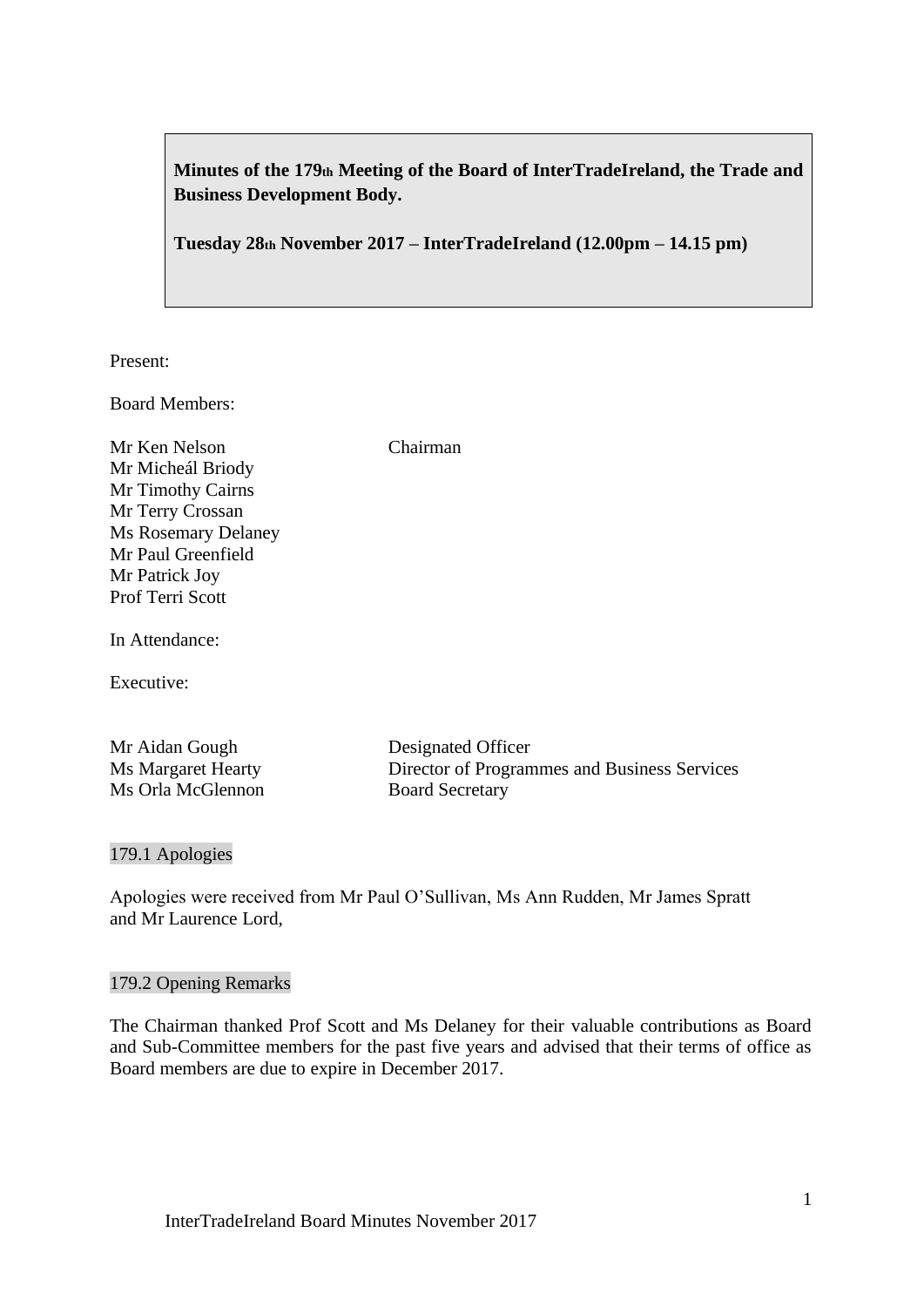### 179.3 Conflict of Interest

The Chairman asked members to declare any conflicts of interest relating to today's agenda. The Chairman declared a potential conflict of interest arising from his position as CEO of LEDCOM, which is a member organisation of Enterprise Northern Ireland and is involved in the delivery of the Co-Innovate programme. Mr Greenfield declared a potential conflict of interest arising from his position as a member of the Peace IV Working Group and as Board member of East Border Region Ltd which is involved in the delivery of the Co-Innovate programme.

No other conflicts were declared.

# 179.4 Authorisation of the 24th October 2017 Board Minutes

The minutes of the 24th October 2017 Board meeting were agreed as a true record of the meeting, approved by the Board and authorised by the Chairman.

# 179.5 Matters Arising

The Designated Officer informed the Board that staff continue to track the increase in numbers applying for the Brexit Start to Plan vouchers following the Brexit Belfast conference and an update would be provided later in the meeting. He reported that the Board's appreciation had been passed on to staff involved in this very successful event. A summary of InterTradeIreland's key messages had been sent to Board members for use in any stakeholder engagement meetings. Mr Gough thanked Board members for their comments on the stakeholder engagement paper. He advised that the Executive were reviewing the process for conducting economic appraisals and evaluations to ensure a timely approach for appropriate approvals to be in place prior to the commencement of new programmes.

The Chairman thanked Mr Gough for his updates.

# 179.6 Chairman's Business

The Chairman thanked Mr Joy for his participation in the recent Seedcorn Investor Readiness competition and awards ceremony which recently took place in Dublin. The Chairman and Board asked that their appreciation be passed on to all staff involved in the extremely successful event.

The Chairman reported that he and the senior leadership team had a productive meeting with senior officials from the Department for the Economy.

The Chairman advised of the forthcoming Brexit conference to be held in Croke Park, Dublin on 5th December to which all Board members were invited. Any Board member requiring accommodation on 4th December was asked to contact the Board Secretary.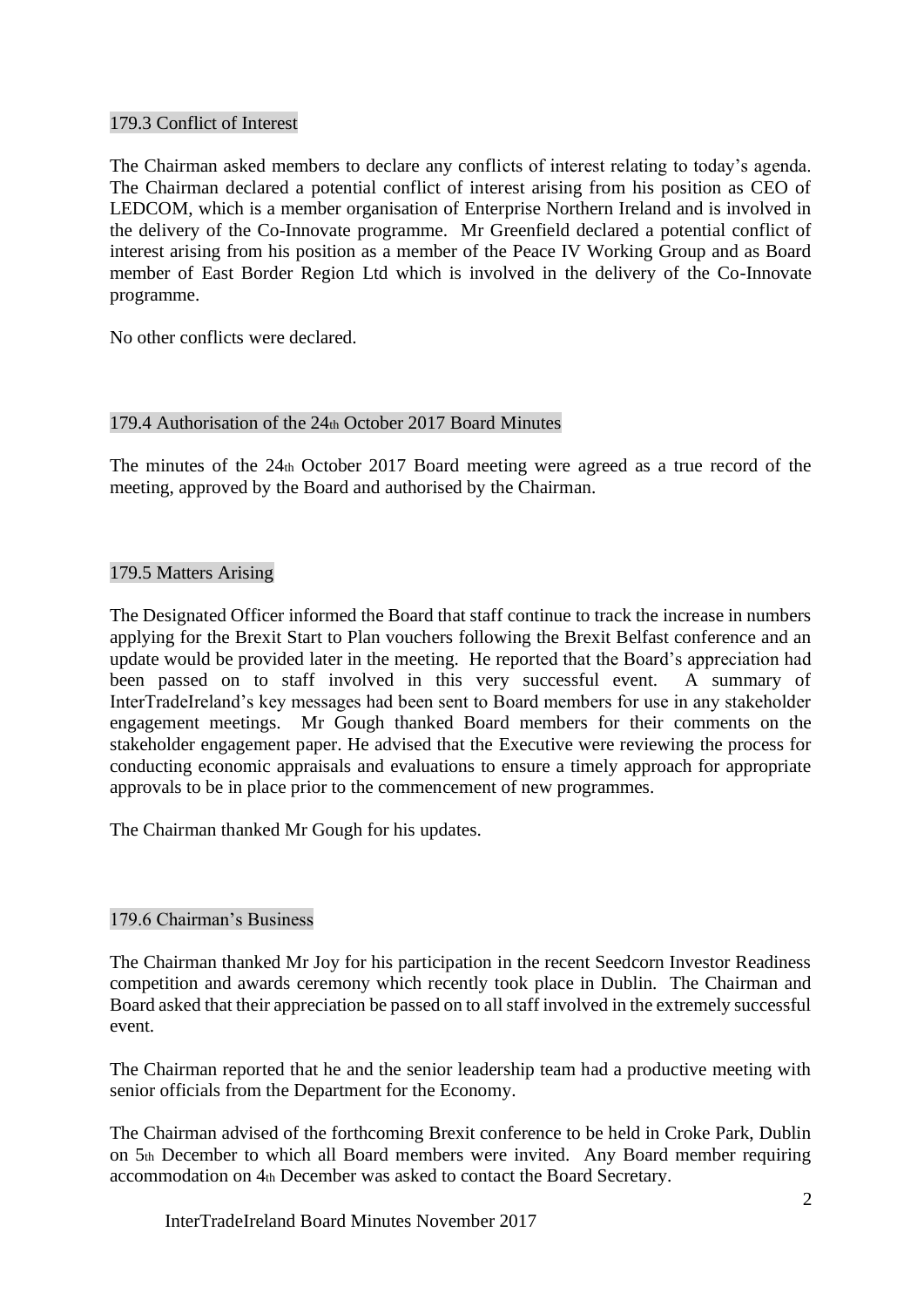#### 178.7 Designated Officer Report

Mr Gough informed the Board that the senior leadership team continue to meet weekly to discuss issues relating to budgets, staffing, projects and stakeholder engagement. Actions are being put in place to ensure that the senior management team is more involved in the decision making process.

Mr Gough reported that the profile of the Body is currently very high with our response to Brexit, both analytically and in the provision of advice and support being very well received. As a result, we are seeing a considerable increase in speaking invitations which provide us with a good opportunity to highlight our full range of activities and supports. Prof Scott reported that InterTradeIreland's role in supporting companies to prepare for Brexit has been widely recognised. She recommended that the Body continue to engage with all relevant agencies to ensure that companies are signposted to our work in this area.

### *Stakeholder Engagement*

Mr Gough reported on progress on the stakeholder engagement process including the recent meeting with senior officials from the Department for the Economy, meetings with the Director of Strategy in Invest Northern Ireland, and with representatives of the Joint Business Council. He also reported on a Team Ireland event in Dublin, organised jointly by the Department of Business Enterprise and Innovation and the Department of Foreign Affairs to explore the potential for a more connected policy message which provided significant opportunities to engage with key stakeholders including the CEO of Enterprise Ireland. Following on from this, InterTradeIreland has been asked to host a meeting with Fergal Mythen, the Head of Ireland, UK and the Americas Division with Department of Foreign Affairs in December. Meetings have also been arranged with political representatives and these will likely take place in the new year.

The Board discussed the stakeholder engagement and thanked Mr Gough and Ms Hearty for their work in this area.

#### 179.8 Board Sub Committee Reports

#### *Communications Sub-Committee Report*

Ms Delaney gave a verbal update from the Communications Sub-Committee meeting held prior to the Board meeting. She reported on the productive meeting which primarily covered discussion on the new website tender, the need for digital integration, performance update for last quarter, resources, milestones and targets for 2018. Ms Delaney informed the Board that the website tender is with Central Procurement Directorate. The new website will give better analytical insight and improved visuals through the use of video content and better interaction. The platform will also be developed to enable additional features to be introduced. An invitation to sit on the tender assessment panel will be issued to Board members of the Communications Sub-Committee. A content migration plan is being developed in order to expedite delivery of the new web platform. There was agreement to liaise with the InterTradeIreland Datakraft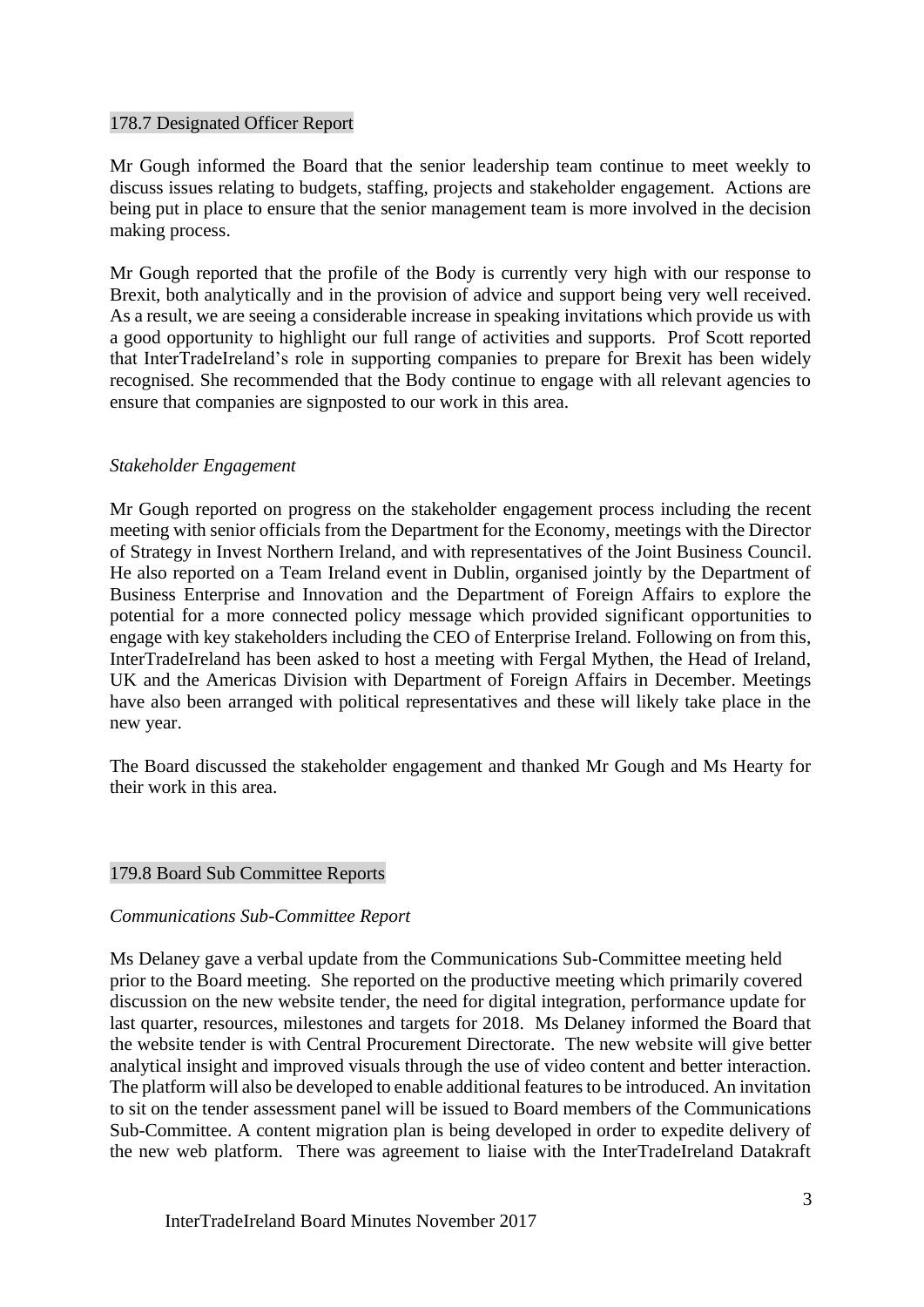Manager to ensure that the system is integrated with the new web platform and training should be organised on Datakraft for staff.

Communications priorities for 2018 will include a content creation plan (April to December) which will see new video content developed on a monthly basis. An allied advertising campaign will be launched to showcase the new site and new digital tools.

Ms Delaney reported that communications targets for 2018 were discussed and agreed.The Communications team intend to establish a base line of new social media metrics other than followers so that we have a more meaningful engagement and understanding of our visitors across platforms. Ms Delaney informed the Board that the goals for 2018 remain three-fold to continue to disseminate information and create new content; to increase demand for programmes and highlight other services; and to drive increased engagement across a new, more digitised platform.

The Board noted the Communications Sub-Committee update and the Chairman thanked Ms Delaney.

#### *Innovation Sub Committee Report*

Prof Scott reported back from the Innovation Sub Committee meeting held on 31st October 2017. She informed the Board that eleven new Fusion applications and two previously deferred applications were considered. Nine projects were approved, three projects were deferred for additional information and one project was rejected. Prof Scott reported that there was a good spread of projects across both jurisdictions, academic institutes and sectors. At the Innovation Sub-Committee meeting, held prior to the Board meeting, one project was considered. The meeting was attended by herself and Mr Morrow, the Fusion Manager. Prof Scott stressed the importance of succession planning for Board Sub Committee members given that today was her last Board meeting as her term of office expires in December. She highlighted the importance of cross border trade and wished the Board all the best for the future. She asked that her thanks be passed on to Mr Morrow, Fusion Manager and thanked Ms Hearty for all her work in the Innovation Sub Committee.

The Chairman advised that the Board Sub-Committee membership and their terms of references would be reviewed at a future Board meeting.

The Board noted the Innovation Sub-Committee report and the Chairman thanked Prof Scott.

#### *Trade Sub Committee Report*

Mr Joy reported back from the Trade Sub Committee meeting held on 31st October 2017. He advised that the Committee considered fifteen Acumen applications. Nine projects were approved, two were deferred for further information, one project was transferred to the Elevate programme and three projects were rejected on the grounds of displacement and/or ineligibility. Mr Joy reported that to date this year, ninety-one projects had been approved compared to one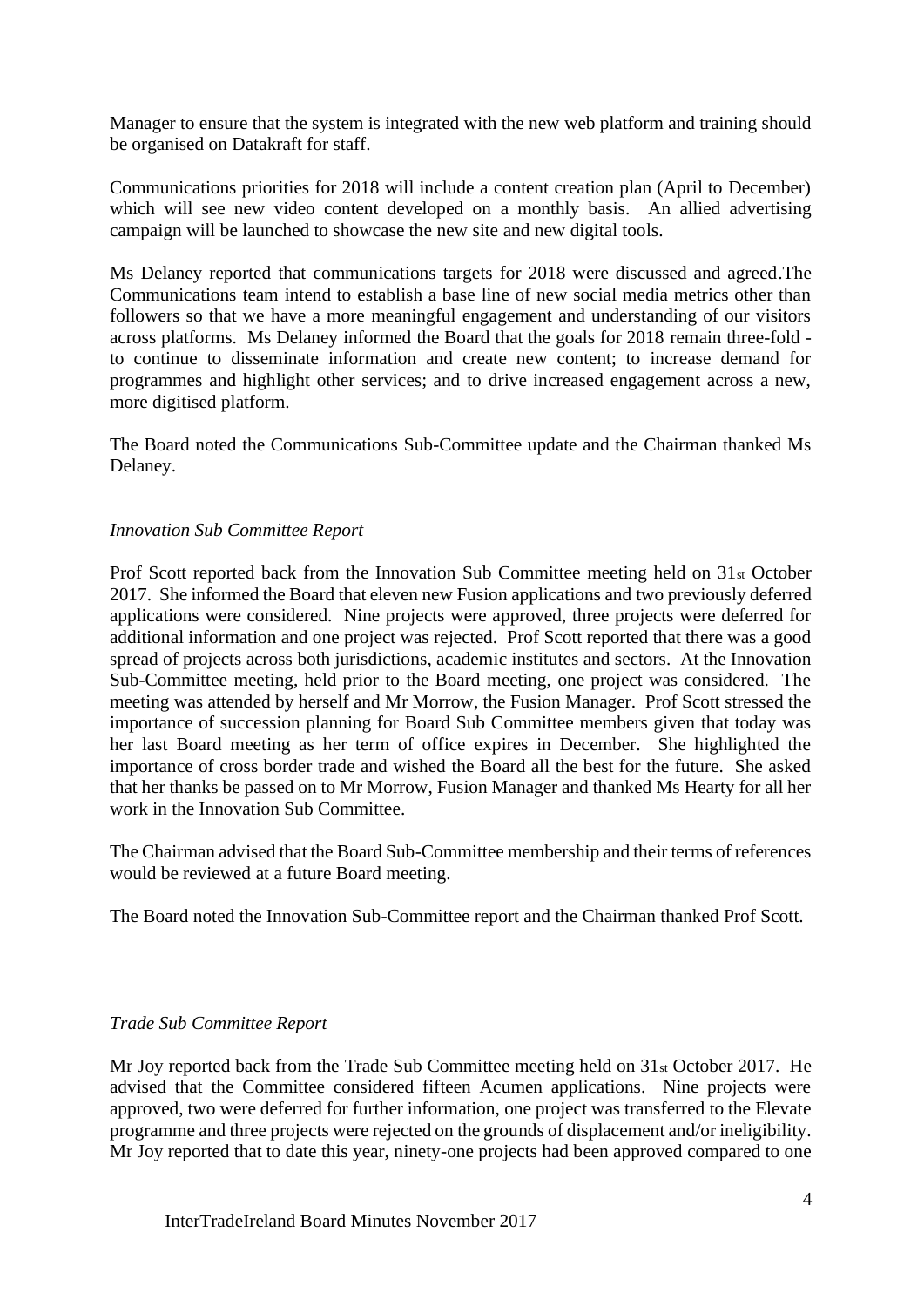hundred and twenty-five the previous year. Another Trade Sub-Committee meeting is due to be held in December to consider more Acumen applications.

The Board noted the Trade Sub-Committee report and the Chairman thanked Mr Joy for his update.

### *Continuation of the Elevate Programme*

Ms Janet Toal, Acting Trade Manager and Ms Anne-Marie McAteer, Elevate Project Manager, joined the Board meeting for this agenda item.

Ms Hearty provided a brief background to the Elevate programme which is aimed at assisting micro-enterprises to become export ready. Ms McAteer informed the Board that an economic appraisal has recently being carried out for the Elevate programme. She advised that InterTradeIreland has three trade programmes: Trade Accelerator Voucher, Elevate and Acumen. Elevate is a sales development programme aimed directly at the micro-enterprise sector to provide them with the capability to develop a structured approach to exporting on a cross border basis. Financial support of up to £5,000 (100%) is provided to:

- Develop a Strategic Sales and Marketing Plan;
- Provide Market Research:
- Develop Sales Leads and Negotiations; and
- Produce an Export Readiness Assessment.

Ms McAteer reported that since the programme began in 2011 over 420 companies have received Elevate support. Both the Acumen and Elevate programmes are fully managed inhouse by the Trade Team and supported by the Communications Team for the promotion of the programme. Lead generation activities were piloted under the current phase and this has resulted in a steady flow of applications to both Trade Accelerator Vouchers and Elevate. It is proposed to engage the services of a lead generation company for the next phase of the programme. Ms McAteer advised that an independent mid-term evaluation of the programme reported net additional sales of c£1.74m for a sample of 40 participant companies monitored. This represents an average of net additional sales of £43,500 per company. The evaluation concluded that 72% of the companies participating in the programme were first time exporters. The survey also reported that 20 new jobs had been created and 13 jobs retained as a result of participating in the Elevate programme. 95% of participant companies were either very satisfied or satisfied with all aspects of the administration and management of the programme.

Ms McAteer presented a case study of one participant company and she detailed the very positive outputs and outcomes that resulted from their participation on the Elevate programme.

Ms Toal presented the key recommendations for the next phase of the programme from the independent evaluation, including:

• Use of the Trade Accelerator Scheme as a pre-cursor to Elevate participation as export readiness support;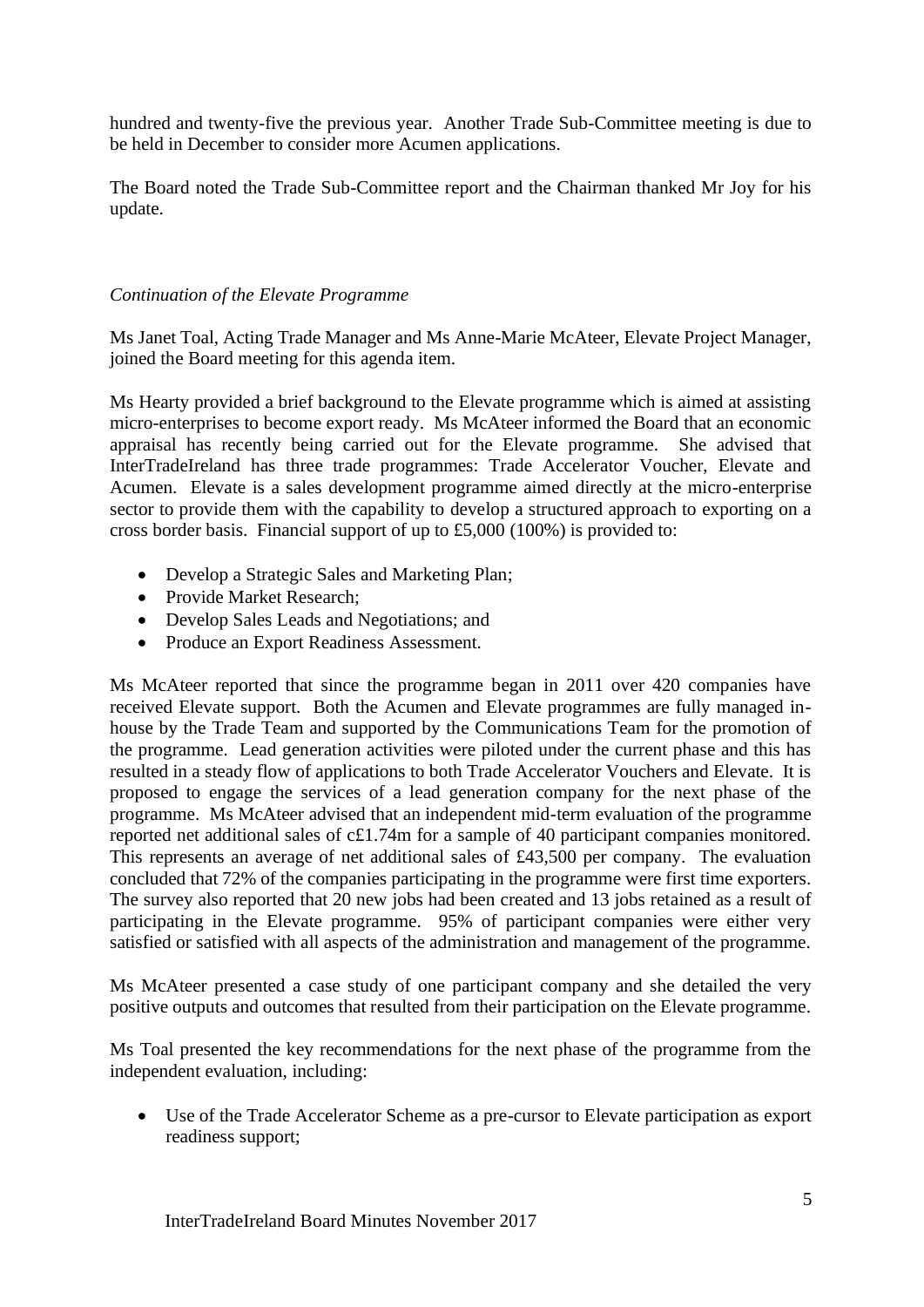- Programme to help mitigate any potential impact of Brexit and support participant companies with their export development;
- Synergies which exist between Elevate and Acumen to be utilised escalator of support to develop export sales;
- Full review of programme administration has been undertaken and processes streamlined to enable enhanced data capture; and
- Continuous and ongoing review of Sales Advisors database to meet the needs of future applicants to the programme.

Ms Toal outlined the preferred option, identified in the economic appraisal, including projected outputs:

- To achieve a minimum of 65 completed, Elevate projects per annum;
- To support 35 Trade Accelerator Vouchers/ Export Readiness Assessments with a view to supplying a pipeline of potential applicants to the Acumen programme;
- The number of companies reporting returns and achieving export sales to increase from 72% to 80%;
- 75% of participant companies to achieve new export sales in the cross border market; and
- To achieve a minimum average of c£43,500 per Elevate project in net additional sales, 2 years after project completion.

Ms Toal also highlighted the non-quantitative benefits including increased confidence and potential for new approaches to sales and marketing for those programme participants.

The Board discussed the continuation of the Elevate programme and thanked Ms McAteer and Ms Toal for their excellent presentation. The need to review the database of Sales Advisors to ensure that skills are updated was highlighted. Ms Toal advised that the database is reviewed quarterly to ensure that consultants have the necessary skills/experience to deliver the Elevate programme. All relevant agencies actively provide referrals to the Elevate programme and recognise the significance of this initiative for micro-enterprises.

The Board approved the continuation of the Elevate programme for a three-year period.

The Chairman thanked Ms McAteer and Ms Toal for their work in this area.

# *Operations Directorate Progress and Activity Report*

Ms Hearty presented the Operations Directorate Progress and Activity Report. She informed the Board that the final quarter of 2017 is an extremely busy period in terms of programme and outreach activity. The Executive are also focussed on the achievement of annual targets for programmes and budgets. A recent review of budgets, indicated that we are on track to utilise all of the 2017 budget allocation.

Ms Hearty reported that the demand for Brexit vouchers, particularly from companies in Northern Ireland, has significantly increased following the Belfast Brexit event. It is anticipated that this will be mirrored in Ireland following the Dublin Brexit event. She advised that the pipeline for all programmes remains strong. As a result, two additional assessment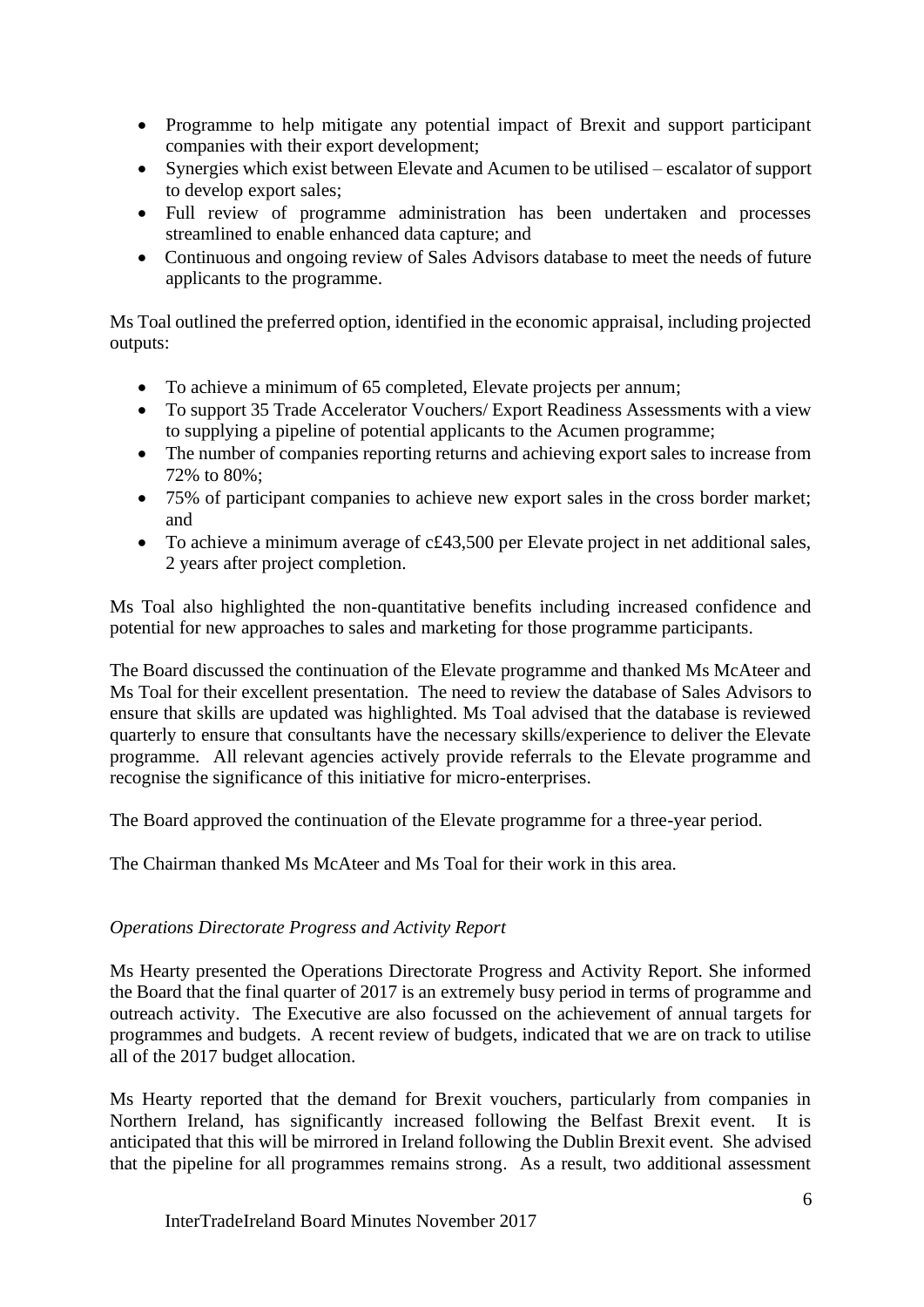panel meetings will be held in December to consider applications to the Fusion and Acumen programmes.

Ms Hearty informed the Board that the annual Venture Capital conference will be held in the Crowne Plaza Hotel, Belfast on 7th March 2018. To date, four sponsors have been secured.

The Public Tendering team hosted a planning meeting of the All Island Public Procurement Steering Group to agree a plan for 2018. Ms Hearty outlined the priorities for 2018 including a focus on updating our research on the all island procurement market and more focussed supplier engagement and training. The tendering team will partner with Enterprise Ireland and Invest N.I. on supplier engagement activities and both agencies will continue to signpost clients to the InterTradeIreland Go2Tender programme.

Ms Hearty advised that following the last Inter-Agency CEO meeting, it was agreed that an Inter-Agency group be established to improve communication and co-operation between the three agencies. Mr Alan Morrow, Fusion Manager has been nominated by the senior leadership team to represent InterTradeIreland on this group. A terms of reference for the group is being developed. The objective is to build on and enhance existing levels of co-operation, be the first point of contact where there are any operational issues and to facilitate the sharing of knowledge and information on new initiatives.

The Board noted the Operations Directorate Report and the Chairman thanked Ms Hearty for her update.

#### *Governance and Financial Matters*

Ms Hearty presented the Governance and Financial Matters report. She informed the Board that an audit planning meeting has been scheduled with the N.I. Audit Office for 7th December. It is anticipated that the draft year end accounts will be presented to the Audit and Risk Assurance Committee at its meeting in February, to facilitate the commencement of audit fieldwork in March.

The new internal auditors. completed the first audit from the agreed internal audit strategy at the end of October. This focussed on the areas of IT Security, Business Continuity Planning and Disaster Recovery. Ms Hearty advised a satisfactory assurance rating had been awarded. She reported that at its meeting in August, the Board requested that the Executive review the Risk Register. This review has been completed and a high level corporate risk register has been produced which will be supported by a more detailed register. These registers will be presented to the Audit and Risk Assurance Committee at its February 2018 meeting and will then be presented to the Board.

Following the departure of Mr Thomas Hunter McGowan as CEO, the bank mandates require amendment to remove Mr Hunter McGowan as an authorised signatory. The Board passed a resolution to remove him as an authorised signatory.

Ms Hearty reported that all staff had recently attended training on General Data Protection Regulations.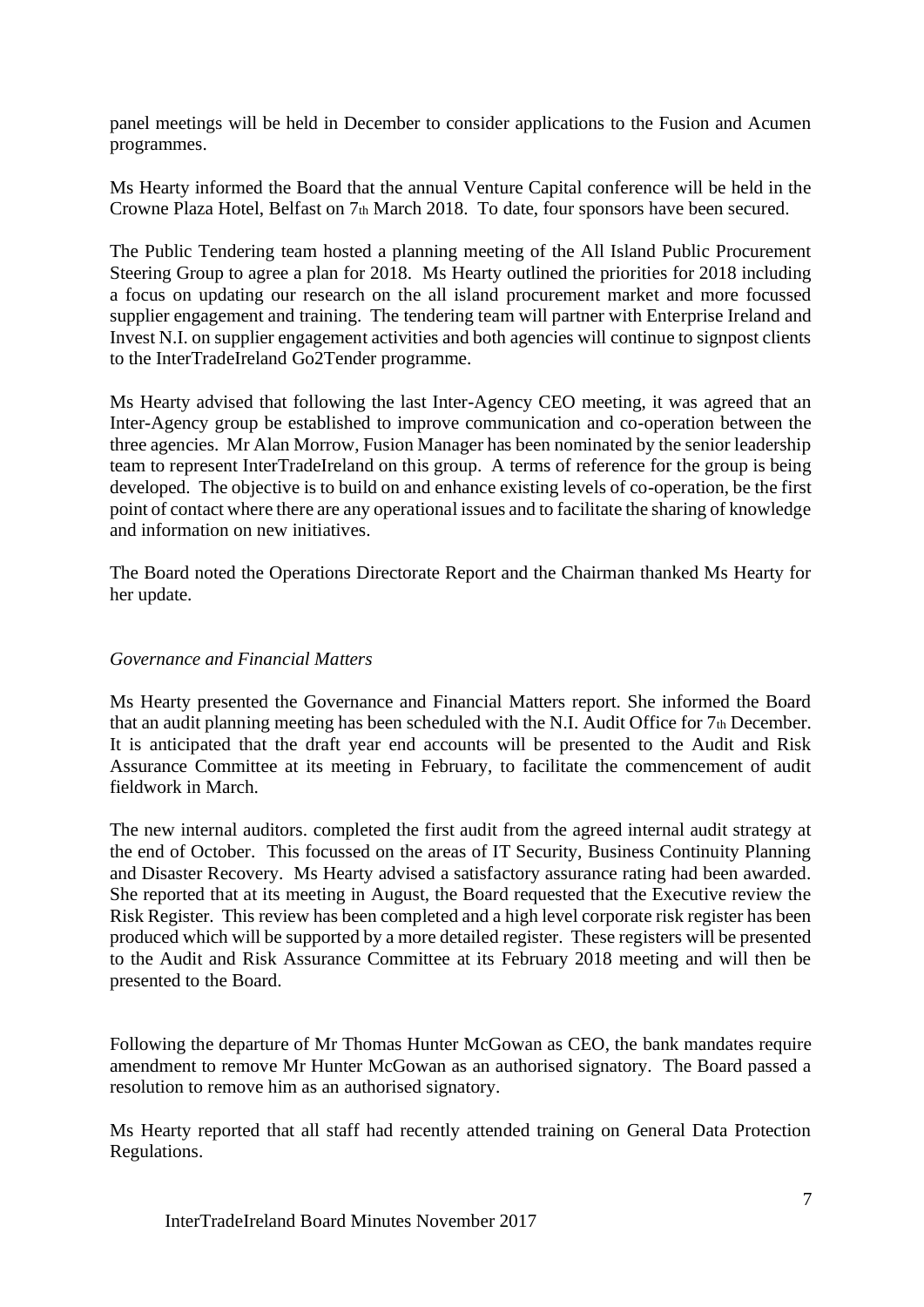The Board noted the Governance and Financial Matters report and the Chairman thanked Ms Hearty for her report.

### *Tenders and Variations to Letters of Offer/Appointment*

Ms Hearty sought permission to go to competitive tender for the procurement of Lead Generation Services for InterTradeIreland Trade supports. She advised that the main objective is to promote the trade solutions to businesses in a cohesive manner, resulting in a more focussed approach to the recruitment of companies on to the various programmes. This approach was effectively piloted in the current Managing Agent contract. It is now proposed to expand the service from being restricted to one programme and to be broadened to identify appropriate leads and applications for all of InterTradeIreland trade programmes including: Acumen, Elevate, Trade Accelerator Vouchers and the Brexit Advisory Service.

The Board discussed the proposal and agreed on the merits of a coordinated approach for the trade programmes. It was recommended that the terms of reference and letter of appointment should include a clause regarding the monitoring and review of the service on a quarterly basis. The Board approved the request to go to competitive tender for the procurement of Lead Generation Services for InterTradeIreland Trade supports for a two-year period.

Ms Hearty informed the Board that in 2010, after a competitive tendering process, InterTradeIreland awarded DataKraft the contract to provide a bespoke integrated Management Information System. The database has three core components - customer relationship management, programme management and performance measurement. The Body's use of DataKraft has developed significantly since 2010 and it plays a vital role in the administration of all programmes and provision of information to meet the various reporting requirements of the Body. Ms Hearty reported that DataKraft have now recreated their database software on web technology and the current software will no longer be supported from 1<sub>st</sub> April 2018. There is a clear business rationale and a need to upgrade and migrate data to the new software. The Board discussed the merits of DataKraft, the disruptive and cost effects of seeking a replacement system and how the upgrade will provide an opportunity to use the system more effectively. The Board approved the proposal to upgrade the Management Information System.

Ms Hearty reported that, following Board approval for Phase 5 of the Acumen programme, the economic appraisal was submitted to the DfE for approval on 7th August 2017. The Executive has continued to work with the Department from this date, however, the process has experienced delays which are outside the Body's control. As a result, InterTradeIreland will not have the necessary Departmental approvals (including DfE Casework Committee and Ministerial approvals) in place in order to tender for the next phase of delivery prior to  $31_{st}$ December 2017.

Ms Hearty advised that the current contract with the incumbent Managing Agent expires on 31st December 2017. Following advice from CPD and an assessment of risk by the Executive, Board approval is sought to extend the current contract for services with the incumbent Managing Agent for a period of no longer than six months to  $30<sub>th</sub>$  June 2018. This extension will minimize disruption to the programme and ensure continued delivery, avoiding any delays for prospective participant companies.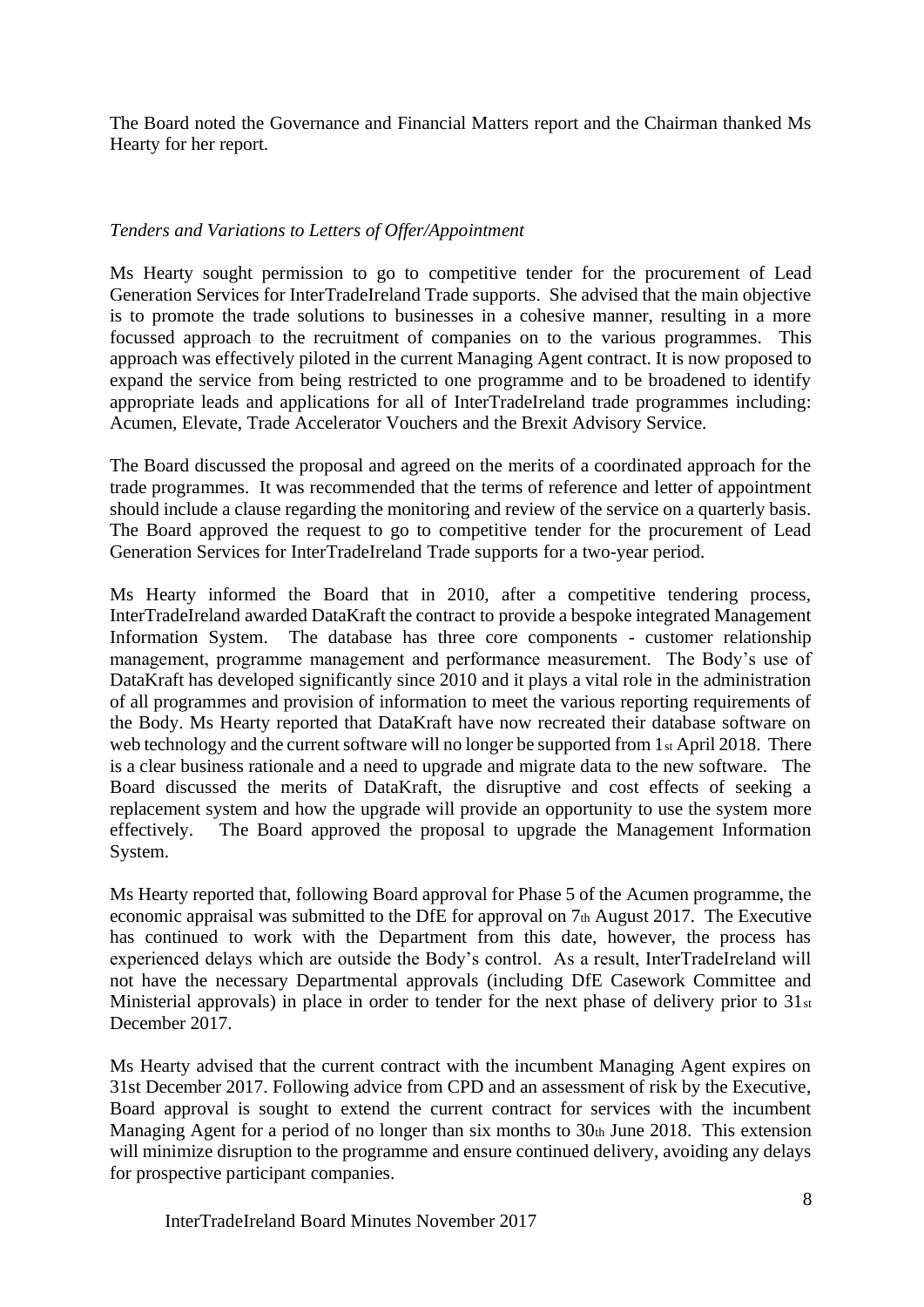It is envisaged that subject to Departmental approvals, InterTradeIreland will issue, through CPD, a tender for services for the next phase of delivery in early 2018 with a view to appointment by March/April 2018.

Ms Hearty reported that should the appointment of the next Managing Agent occur prior to  $30<sub>th</sub>$ June 2018, this extension would end with immediate effect.

The extension from  $1<sub>st</sub>$  January –  $30<sub>th</sub>$  June 2018 will deliver the following:

- Up to 70 Approvals
- Up to 30 starts

Ms Hearty advised that the costs for this activity are based on the rates as per the current contract. Board approval will facilitate the continued delivery of the programme whilst accommodating the tendering process for the next phase.

The Board discussed the proposal and approved the extension of the current Acumen Managing Agent contract for the period 1st January to 30th June 2018.

# *Communications Update*

Ms Hearty presented the Communications Update. She reported on the very successful Brexit event held in Belfast at the end of October and the significant media coverage that resulted. The Business Monitor Q3 results also generated major coverage in the press and media.

Ms Hearty informed the Board that InterTradeIreland's communications function is now part of the Department of Business, Enterprise and Innovation's communications co-ordination activities. The new initiative from the Department comes as part of the Irish government's creation of a Strategic Communications Unit, aimed at integrating and enhancing communications across all government activities. As part of this, the Executive feed all major communications activities into the Department's matrix planner and participate in monthly phone calls which include all DBEI agencies, such as Enterprise Ireland and the IDA, as well as the press office and the Minister's special advisor.

The Board noted the Communications Update and the Chairman thanked Ms Hearty for her update.

#### *Brexit Update*

Mr Gough updated the Board on recent Brexit activities including the significant spike in the number of applications for the Brexit Start to Plan Vouchers. To date over 365 have registered to attend the Dublin Brexit event on 5th December in partnership with the Local Enterprise Agencies. Mr Pat Breen, TD has confirmed that he will close the event. Mr Gough advised that members of the Senior Management team have been asked to review the impact of Brexit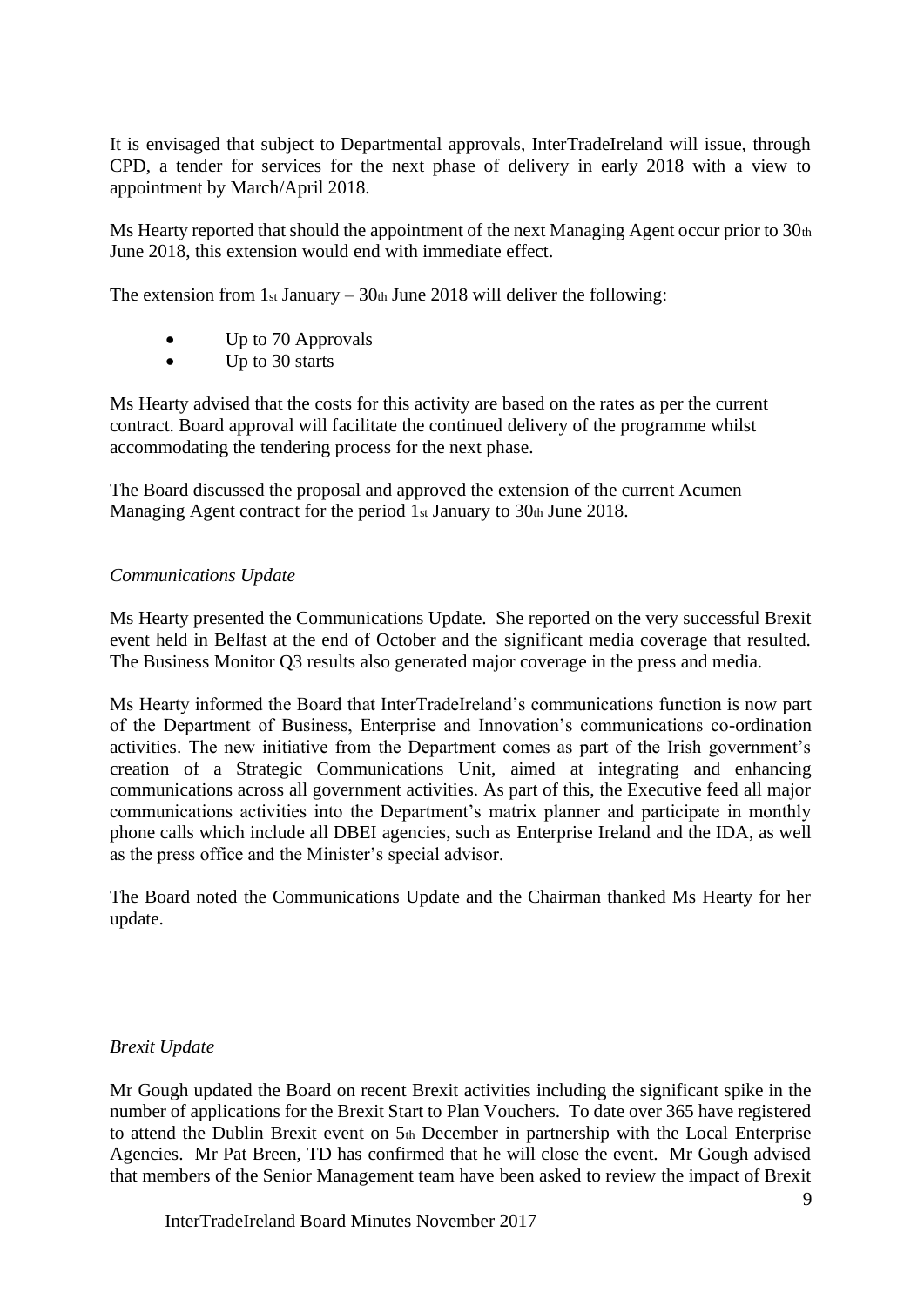on their area of work and a report on the impact of Brexit on the Body will be brought to the Board in the new year. The Executive is also considering recruiting an additional person with digital communication skills to the Brexit team. The possibility of securing a graduate from the Erasmus programme is also being explored.

The Chairman thanked Mr Gough for his update.

# *Research Agenda 2018 – 2019*

Ms Kerry Curran, Policy Research Manager joined the Board meeting for this and the following agenda items.

Ms Curran gave a presentation on the approach to the InterTradeIreland 2018 – 2019 Research Agenda and referred to the consultative document included in the Board papers. She outlined the outputs and outcomes from the 2016 -2017 research strategy including:

- 20+ Research Outputs;
- New Interreg Programme;
- New Cluster Network for Cancer Research;
- Intelligence for Informed Policy Making:
- Enhanced Collaborations and Engagement;
- InterTradeIreland Authority and
- Increased Communications Range

Ms Curran advised that the InterTradeIreland mission is to support businesses through our innovation and trade initiatives. The approach to the 2018 – 2019 research strategy involves:

- Building on Success;
- Supporting Intelligence Led decision making and
- Transformative Policy Research

The proposed research framework aims to support the overall InterTradeIreland target to support job creation and economic growth. Research will be conducted under the two pillars of Trade and Innovation and will be encompassed by two research themes: Capability and Connectivity. Ms Curran reported that the new framework will provide new information and knowledge to support SMEs and policy makers as they plan for the trade and innovation challenges which may arise as a result of Brexit. She outlined the proposed delivery approach which will include the involvement of research steering groups, in-house research and data mining, third party research by external bodies and collaboration with other research organisations.

Ms Curran detailed the research proposals for 2018 -2019 including:

- Brexit: Shock Absorbency Capacity, a study of capacity to manage potential costs of the changing cross border relationship;
- Brexit: a study of Cross Border Trade in Services: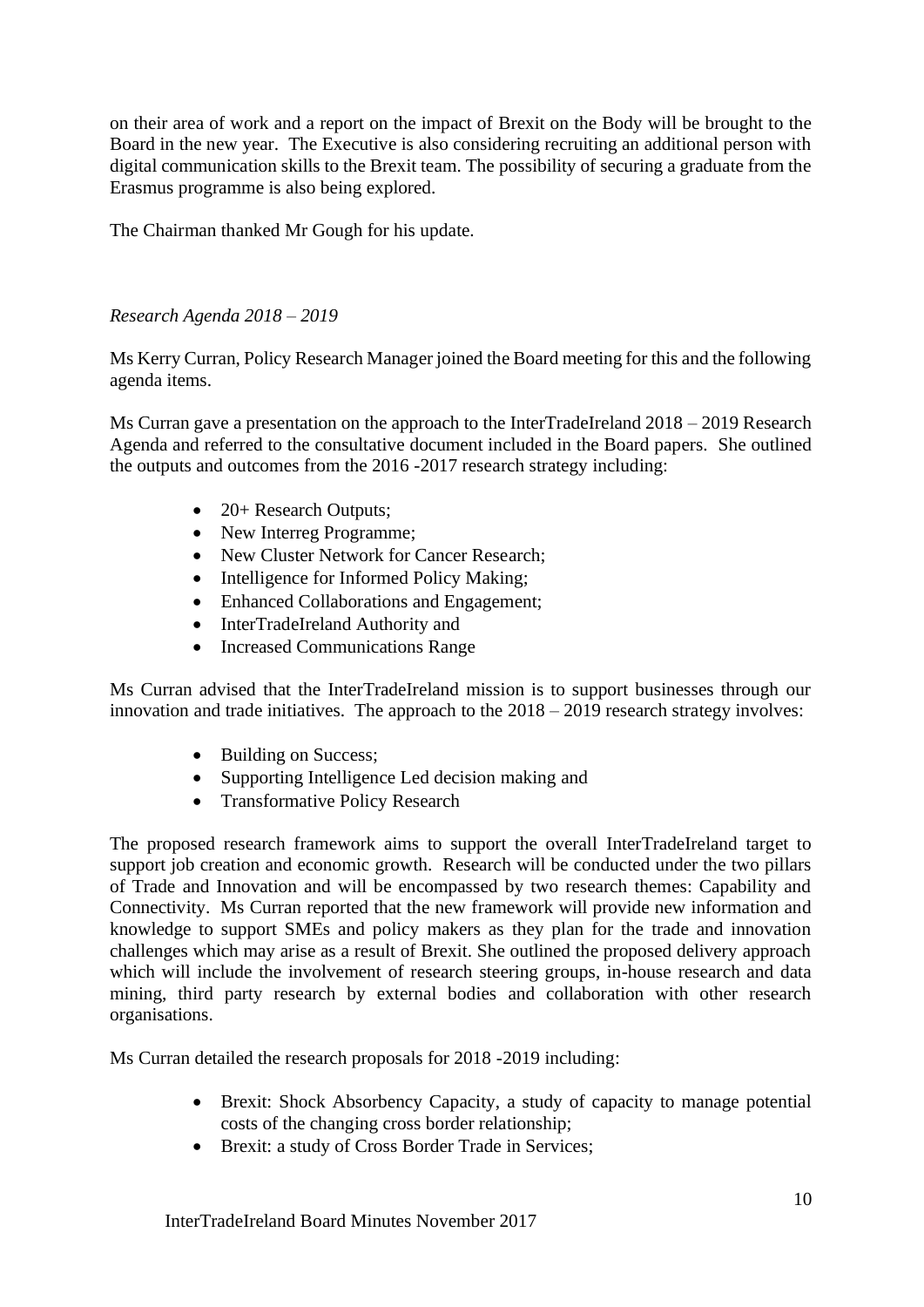- Brexit: Mapping exercise to identify potential impact of drop in trade post Brexit on skills Vs vacancy divergence;
- All-Island Public Procurement, a competitiveness review;
- Open innovation networks on the island of Ireland a review, test and evaluation;
- All Island Innovation Programme an annual toolkit for SMEs;
- Firm investment trends and
- Brexit: Post Transition Support Requirements for SMEs

The Board were informed of the proposed timeline and budget for the research agenda. Mr Gough informed the Board that although no additional budget is being requested at this time, additional budget may be required in 2018.

The Board noted the consultation document on InterTradeIreland's Research agenda for 2018 – 2019 and endorsed the outlined research framework in advance of a stakeholder consultation exercise.

The Chairman thanked Ms Curran for her excellent presentation and her work in this area.

# *O3 2017 Business Monitor Results*

Mr Gough gave a brief update on the results of Q3 2017 Business Monitor. The significant coverage of the monitor results was highlighted.

The Board noted the Business Monitor results for Q3 2017 and the Chairman thanked Mr Gough for his update

# *Business Plan Commentary Report*

The Board noted the Business Plan Commentary Report.

# *Co-Innovate Programme Update*

Mr Neil Ryan, Co-Innovate Programme Director, joined the Board meeting for this agenda item.

Mr Ryan informed the Board that the third Co-Innovate claim has been submitted to SEUPB for payment. Workshops are progressing to schedule, after the late permission to start for the programme from SEUPB. The new workshop schedule for 2018 will increase the number of workshops planned in order to recruit all of the shortfall from the original business plan due to the late start. Mr Ryan reported on the Interreg showcase event held in the EU parliament, Brussels which was attended by Co-Innovate staff. The aim of the event was to raise awareness of the impact of EU funding and demonstrate how support is being delivered to businesses.